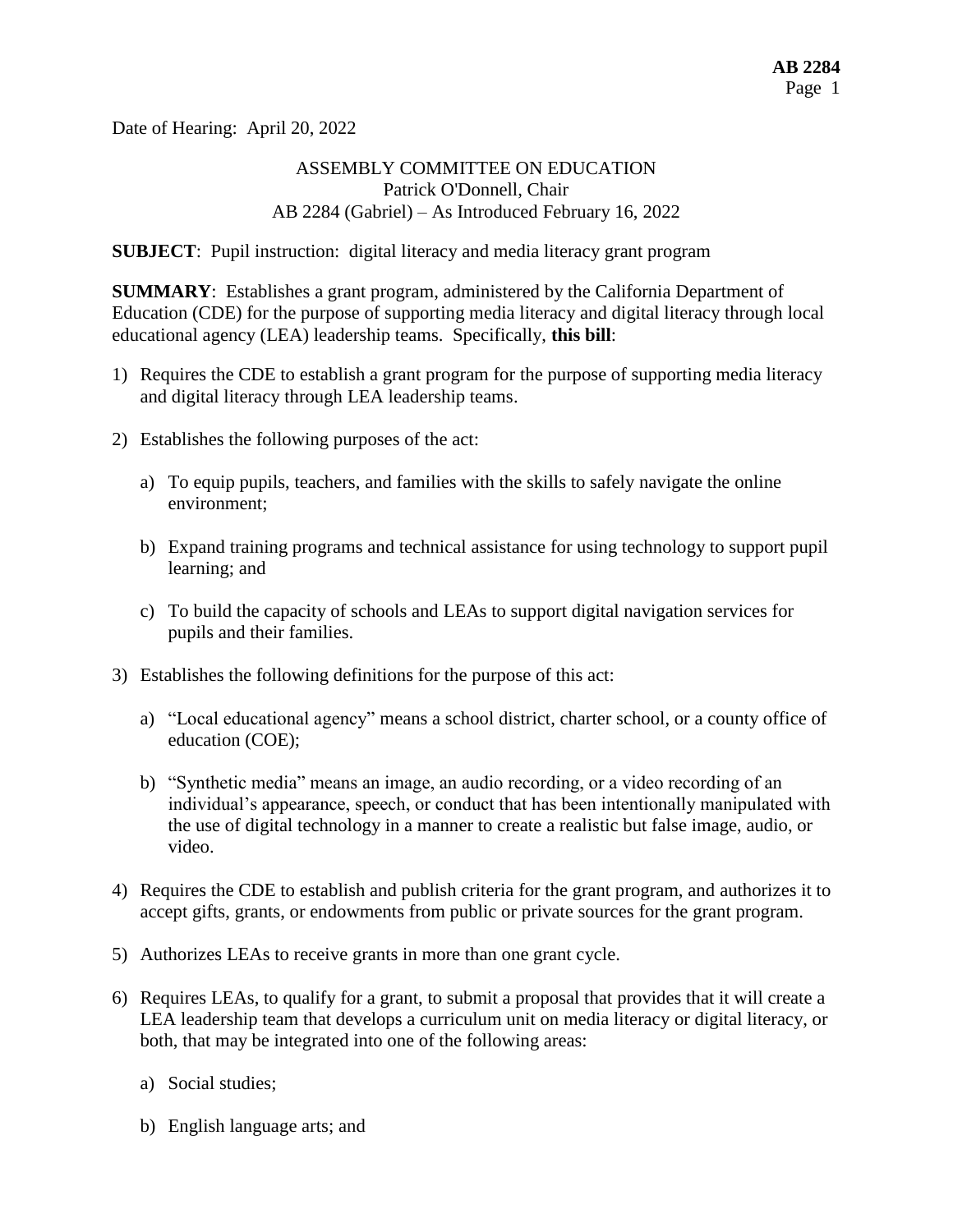- c) Health
- 7) Requires that grant proposals include a description of how the LEA will incorporate ageappropriate instruction on at least four of the following topics:
	- a) Cyberbullying, including the use of digital media tools, such as the internet, cellular phones, and social media, to deliberately upset or harass others;
	- b) Digital literacy, consisting of the skills and perspectives needed to read and write using a range of digital devices, typically in a networked environment;
	- c) Financial literacy, including, but not limited to, budgeting and managing credit, student loans, consumer debt, and identity theft security;
	- d) Information literacy, including the ability to find, evaluate, and synthesize information from a variety of sources. States that information literacy includes:
		- i) The ability to search for and effectively find information, but also to critically analyze the validity, credibility, and trustworthiness of information sources; and
		- ii) The ability to effectively use sources according to copyright and fair use and to cite sources appropriately, including according to the Modern Language Association, American Psychological Association, and The Chicago Manual of Style citation methods. Information literacy also includes the ability to meaningfully curate sources.
	- e) Internet safety, including staying safe from online risk, such as avoiding risky online talk or encounters with inappropriate and harmful content;
	- f) Media literacy, which is an augmented conception of literacy that can respond to and reflect communication in the digital age. States that media literacy is:
		- i) The ability to access, analyze, evaluate, create, and communicate using information in all forms; and
		- ii) Composed of competencies in understanding and using fundamental dimensions of communication, including, but not limited to, authorship, message construction, implicit and explicit message purpose, audience, aesthetic and technical elements of production, and message effects.
	- g) News literacy, which is the application of critical thinking skills to the identification and consumption of news and journalistic information. States that news literacy includes skills in analyzing and evaluating the reliability of news information, specifically in discerning fact from opinion, bias, or agenda, and that production skills are essential to becoming news literate.
- 8) Encourages LEAs to evaluate the curriculum unit they develop.
- 9) Encourages LEAs to work with their teacher-librarians or a library information technology program, if applicable.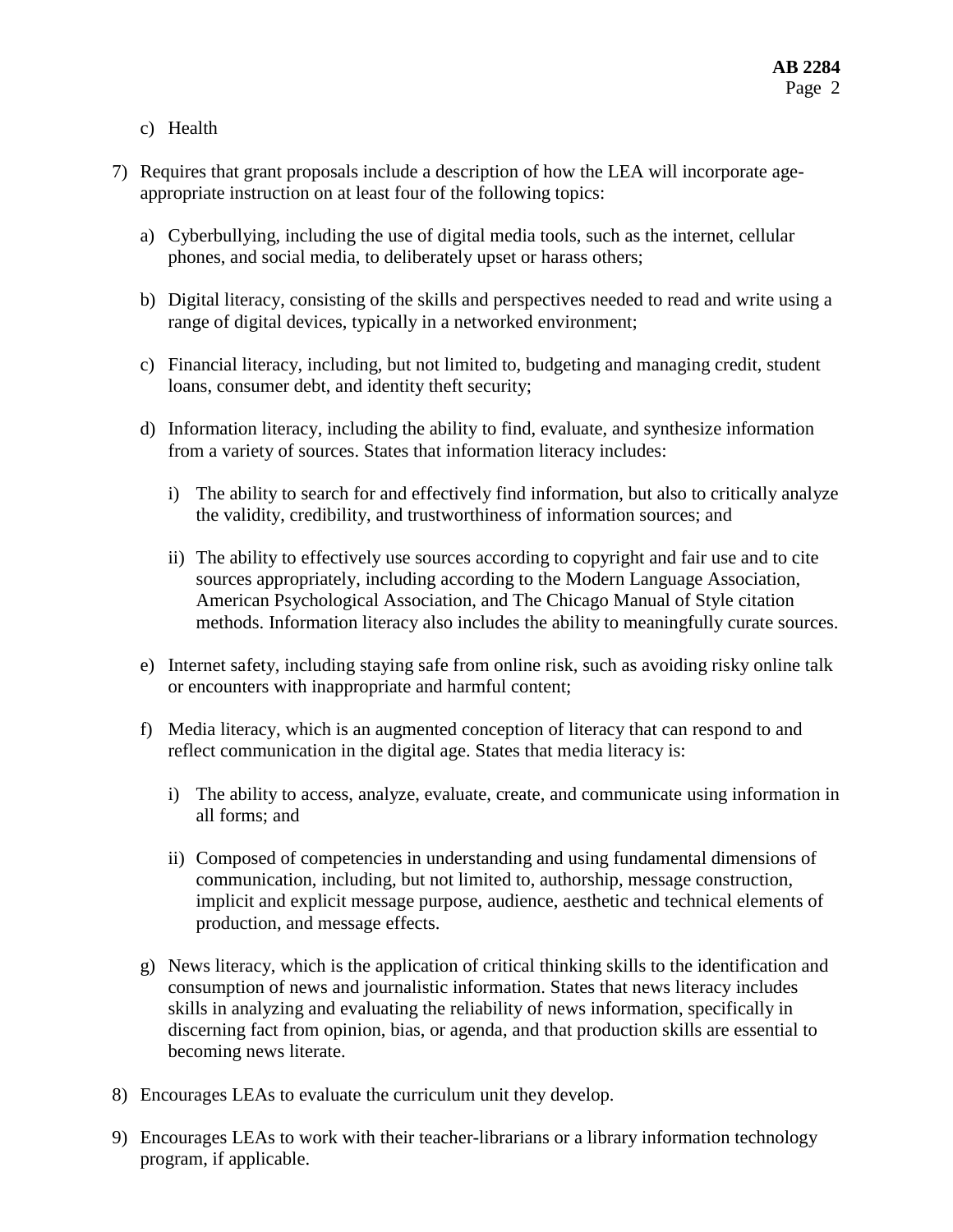- 10) Requires that the curriculum units be made available as an open educational resource.
- 11) Authorizes grants to be awarded for establishing media literacy professional learning communities with the purpose of sharing best practices in the subject of media literacy.
- 12) Requires grant recipients to develop an online presence for their community to model new strategies and to share ideas, challenges, and successful practices.
- 13) Requires grant recipients to attend the group meetings created by the CDE.
- 14) Requires the CDE to convene group meetings for the purpose of sharing best practices and strategies in media literacy education.
- 15) Permits the use of grant funds for additional activities, including:
	- a) Organizing teachers from across a local educational agency to develop new instructional strategies and to share successful strategies.
	- b) Sharing successful practices across a group of LEAs.
	- c) Facilitating coordination among LEAs to provide training.
- 16) Requires that at least one grant awarded in each award cycle be for developing and using a curriculum that contains a focus on synthetic media as a major component.
- 17) Requires, subject to an appropriation, the CDE to convene at least one conference on the subject of media literacy and digital literacy.
- 18) Encourages the conferences to highlight the work performed by the recipients of the grant program, as well as best practices in media literacy and digital literacy.
- 19) Makes implementation of the grant program contingent on an appropriation being made for its purposes.

### **EXISTING LAW**:

- 1) Defines the following terms:
	- a) "Digital citizenship" means a diverse set of skills related to current technology and social media, including the norms of appropriate, responsible, and healthy behavior; and
	- b) "Media literacy" means the ability to access, analyze, evaluate, and use media and encompasses the foundational skills that lead to digital citizenship.
- 2) Requires the CDE, by July 1, 2019, to make available to school districts on its website a list of resources and instructional materials on media literacy, including media literacy professional development programs for teachers.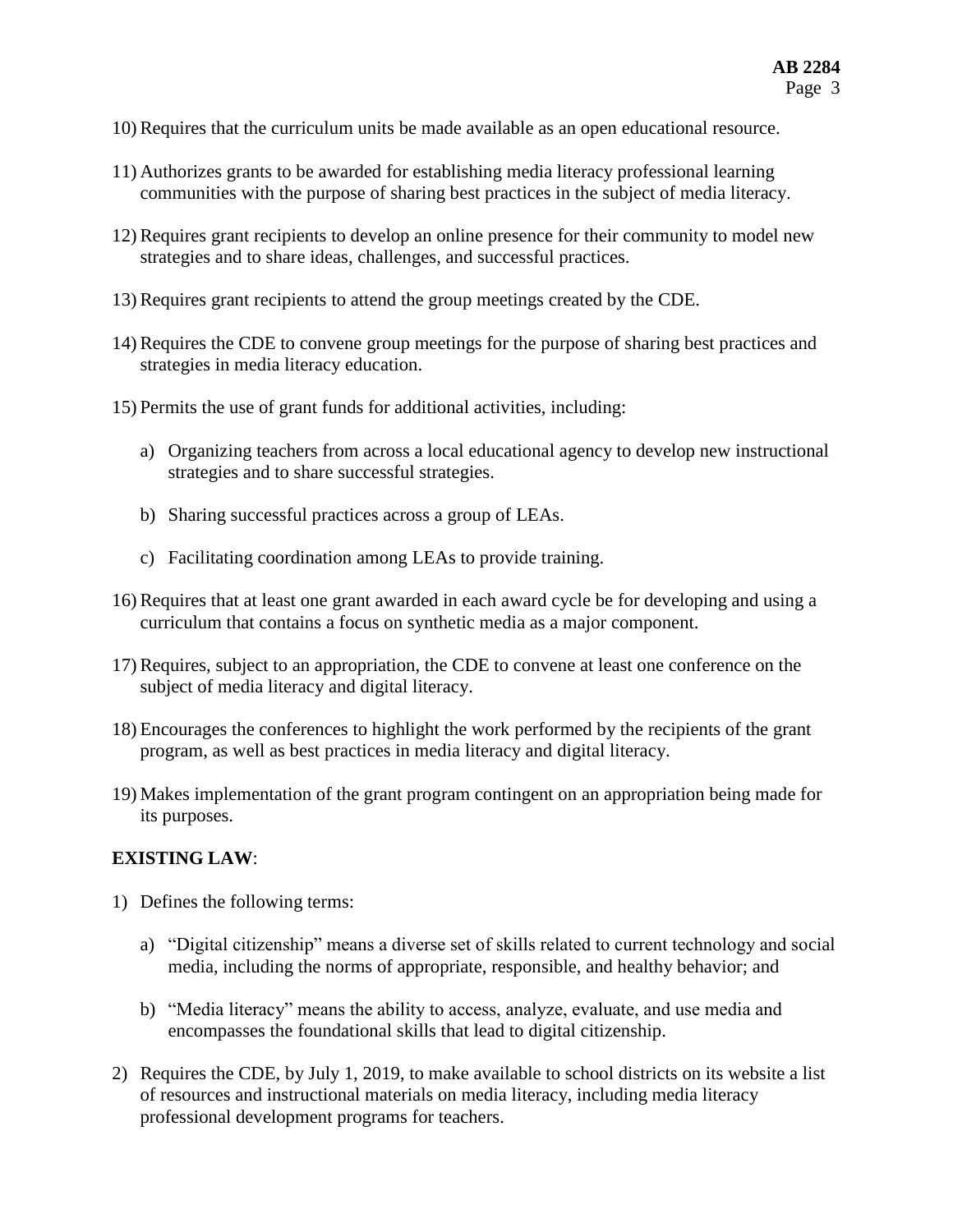- 3) Requires the State Board of Education (SBE) to adopt standards, rules and regulations for school library services.
- 4) Establishes the California State Library, under the direction of the State Librarian, and lists among the responsibilities of the office to purchase and maintain materials and equipment as necessary to carry out California State Library programs and services consistent with wellestablished library standards.

## **FISCAL EFFECT**: Unknown

## **COMMENTS**:

*Need for the bill.* The author states, "More than any other point in California's history, children today have access to a vast amount of readily available information made possible through digital media. This has created many new opportunities, but it has also created new risks. Increased digital media use by children has elevated issues like cyberbullying, negative body image, cheating, depression and anxiety, and the spread of misinformation. Digital and media literacy education is an important tool in combating these issues by teaching children how to interact safely and constructively with the internet and other digital media. Assembly Bill 2284 will support educators and local education agencies in developing and implementing digital and media literacy curricula so that they can better equip children with the tools needed to navigate the internet."

*Who develops curriculum for California public schools?* This bill would provide grants to LEAs to create leadership teams to develop curriculum units on media literacy or digital literacy.

California's public school curriculum is based on content standards in various subjects, including English-Language Arts, Mathematics, Science, History-Social Science, Physical Education, English Language Development, Career Technical Education, Health Education, World Languages, and Visual and Performing Arts. These standards are developed by the Instructional Quality Commission (IQC) through a public process, and are adopted by the State Board of Education (SBE).

These standards form the basis of California's curriculum frameworks. The frameworks guide the implementation of these standards, and are used to establish criteria for the evaluation of instructional materials for state adoption for grades kindergarten through grade eight. They also guide district selection of instructional materials for grades nine through twelve. In addition to developing standards in the above subject areas, the Superintendent of Public Instruction (SPI) has been directed by law to develop model curricula on different topics, such as those on the life of Cesar Chavez, human rights and genocide, and ethnic studies, for voluntary use by educators.

*What is media literacy?* According to the National Association for Media Literacy Education, media literacy is the ability to access, analyze, evaluate and create media in a variety of forms.

The Center for Media Literacy offers another definition: "Media literacy empowers people to be both critical thinkers and creative producers of an increasingly wide range of messages using image, language, and sound. It is the skillful application of literacy skills to media and technology messages."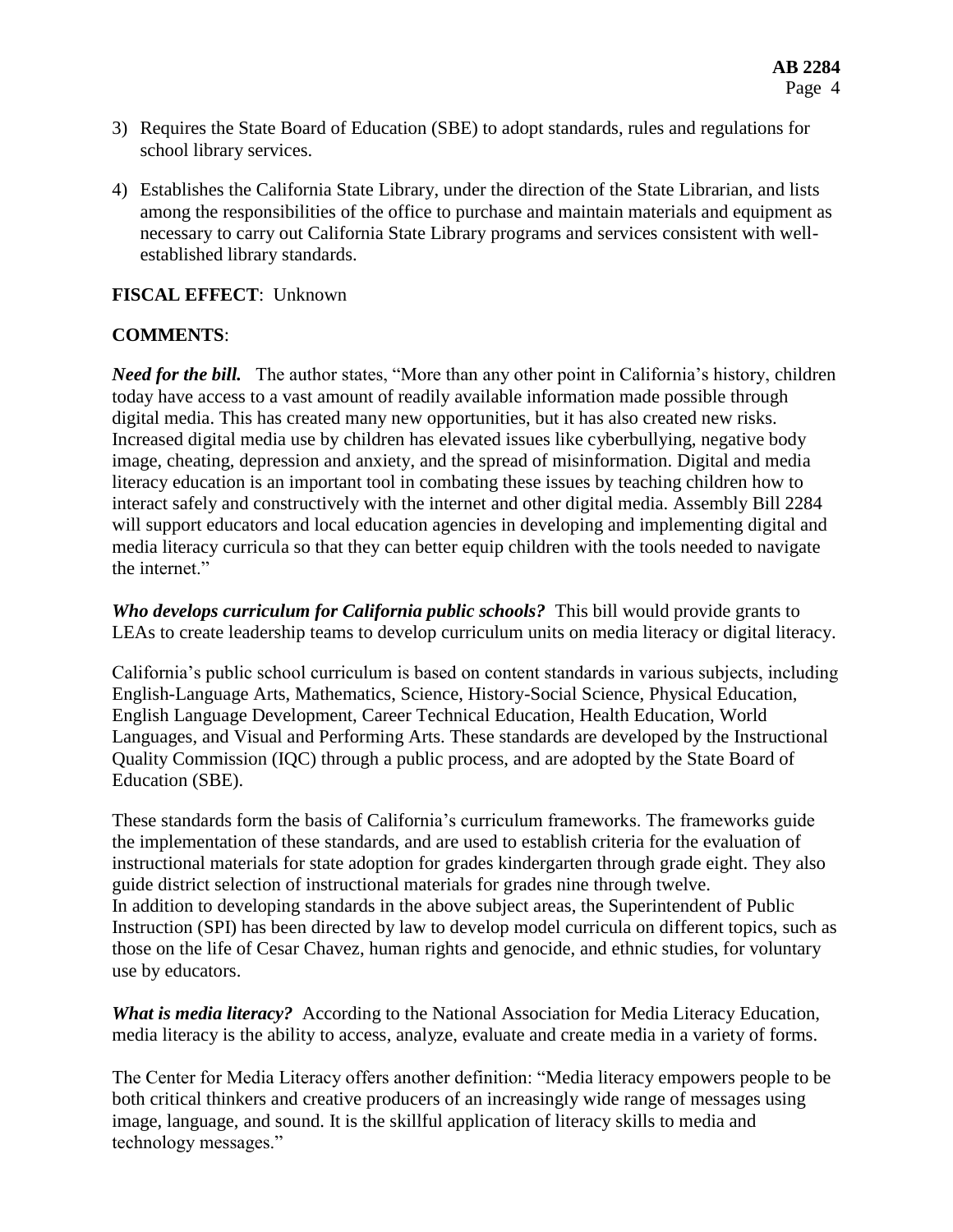*What does media literacy education look like?* The CDE lists the following examples of media literacy activities in different grade spans on its website:

- Elementary students use a library catalog to locate a book on recycling, which informs their task of photographing examples of recycling in their neighborhoods to share on their class wiki. In this example, students are accessing information through the library catalog, using it to inform their task. They are then using media to share information through photography on their class wiki—this involves production, communication, and following norms of online behavior with digital citizenship.
- Middle schoolers use a spreadsheet to organize data they collect about pets' exercise habits, which they will analyze for a science fair project. In this example, students are using technology to use information effectively. They are then analyzing that information to arrive at conclusions for a project—that project will involve further skills in communication of that information to a particular audience.
- High schoolers locate articles in a database about data privacy, which is the basis for the students' video production that gives recommendations for teens to protect personal information. In this example, students are accessing information through the database, and then analyzing that information to produce a video, involving communication skills. The topic is data privacy, which includes elements of digital citizenship.

Three additional examples of media literacy lessons from publicly available curricula are shown below:

- Through the Media Smarts curriculum (in use in Canada) students in Kindergarten to third grade can learn how to identify advertising through a lesson titled "Can you spot the ad?" with the objective of teaching students about the concept of branded content, and differences between branded and non-branded images and videos in online and offline contexts.
- Through the Cyber Civics curriculum for middle school students, students learn the difference between "consuming" and "producing" media, how to read and create visual media and become less susceptible to visual manipulations, receive safety training related to the consequences of "sexting," and learn how misinformation can spread via the Internet and social media and even find its way into the news.
- Through the Facing History and Ourselves media literacy unit titled "Facing Ferguson: News Literacy in a Digital Age," high school students investigate the choices and challenges facing journalists as they report on a story, explore the impact of social media on the traditional news cycle and understand the role it can play in influencing public opinion and the press, develop critical thinking and news literacy skills to help students find reliable information to make decisions, take action, and responsibly share news through social media, and consider their role as citizens in a democracy and their responsibilities as civic participants and citizen watchdogs.

*Information literacy in California Model School Library standards.*The California Model School Library Standards for California Schools, adopted by the SBE in 2011, incorporate "information literacy" skills, in which students "learn to access, evaluate, use, and integrate information and ideas found in print, media, and digital resources, enabling them to function in a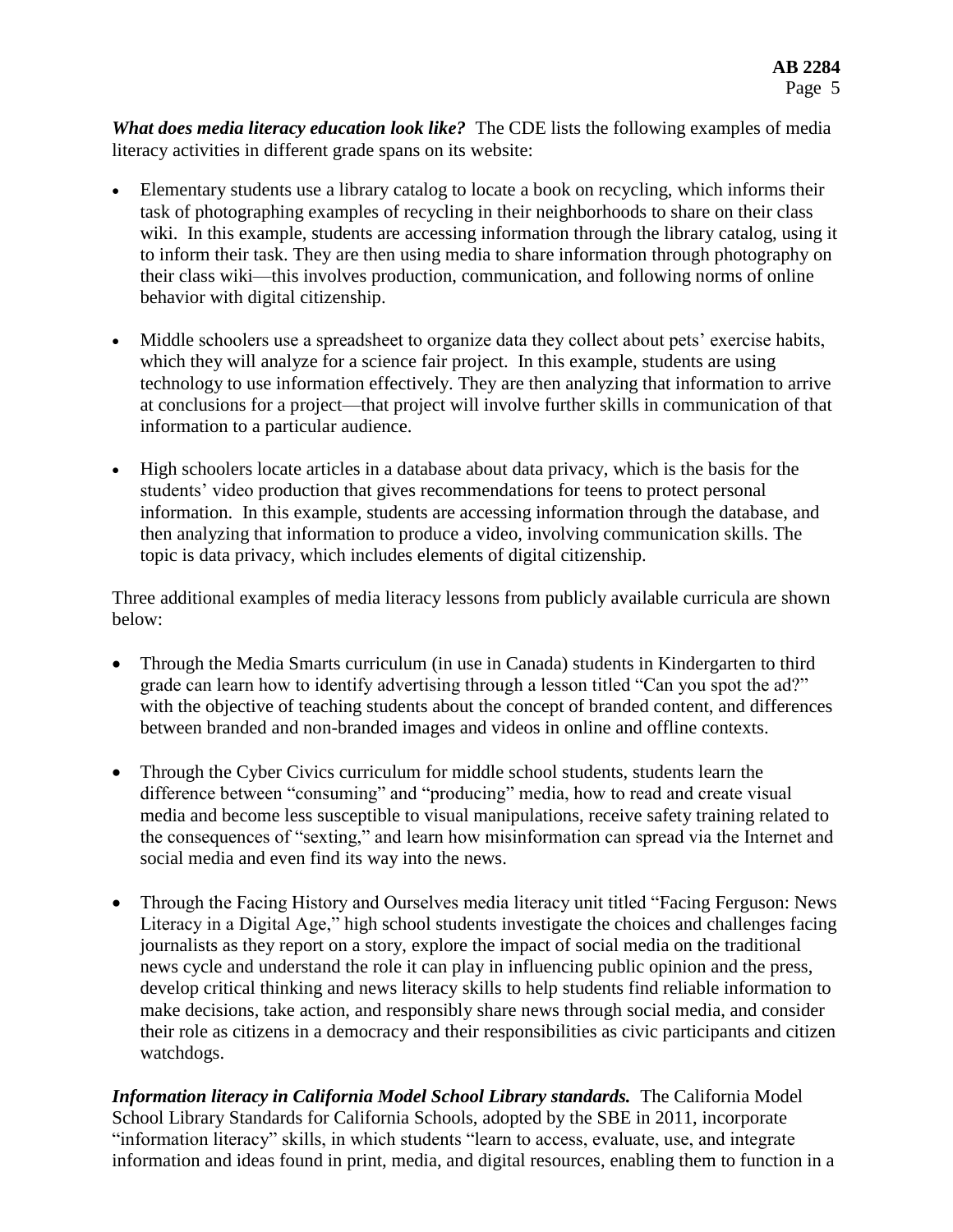knowledge-based economy and technologically oriented society." "Information" is defined broadly to include words (whether printed or spoken), visual images (including photographs and artwork), and music.

The standards are organized into four concepts (accessing, evaluating, using, and integrating information) which contain standards spanning all of the grades. In the area of evaluating information, students are expected to be able to determine the relevance of information; assess the comprehensiveness, currency, credibility, authority, and accuracy of resources; and consider the need for additional information.

The state's content standards for English Language Arts students also include at least one reference to media literacy. In grades 9 -12 students are expected to learn to "Integrate multiple sources of information presented in diverse media or formats (e.g., visually, quantitatively, orally) evaluating the credibility and accuracy of each source."

*Media literacy resources listed on CDE website.* Pursuant to SB 830 (Dodd), Chapter 448, Statutes of 2018, the CDE has listed on its website resources and instructional materials on media literacy, including media literacy professional development programs for teachers. This list includes ten curriculum resources, eleven resources for professional development, and five resources for media production.

*Arguments in support.* Common Sense Media writes, "AB 2284 is a strong example of how our government can provide resources to support educators in preparing students to safely and beneficially navigate in the online world. Access to the internet does not come with a 'safe operation manual.' Nonetheless, kids and teens are using the immense power of the internet and mobile technologies to explore, connect, create, and learn in ways never before imagined. With the immense benefits and access the internet provides comes countless ethical dilemmas and challenging issues, such as cyberbullying, hate speech, privacy violations, digital distraction, financial exploitation, problematic content, and more, which are surfacing both in schools and at home. As a result, educators and parents are struggling with how to make sense of this new world and how to empower kids to use technology responsibly to learn, create, and participate. In order to help address this, Common Sense and others have developed free-online curriculum for educators interested in incorporating coursework that serves as a 'driver's guide for the internet.' This bill provides schools and districts with much needed resources to facilitate adoption of these free offerings."

*Recommended Committee amendments. Staff recommends the bill be amended to* replace its current contents with a requirement that, subject to an appropriation of one-time funds for this purpose, the SPI to allocate funding for the purchase of standards aligned instructional materials and for professional development in media literacy, as specified.

*Related legislation.* AB 2064 (Irwin) of the 2021-22 Session establishes the Media Literacy through Critical Thinking Program at the California State Library, to support media literacy and navigation of issues of public health and representation among students and their families.

SB 830 (Dodd), Chapter 448, Statutes of 2018, requires the CDE to make available to school districts on its website a list of resources and instructional materials on media literacy, including media literacy professional development programs for teachers.